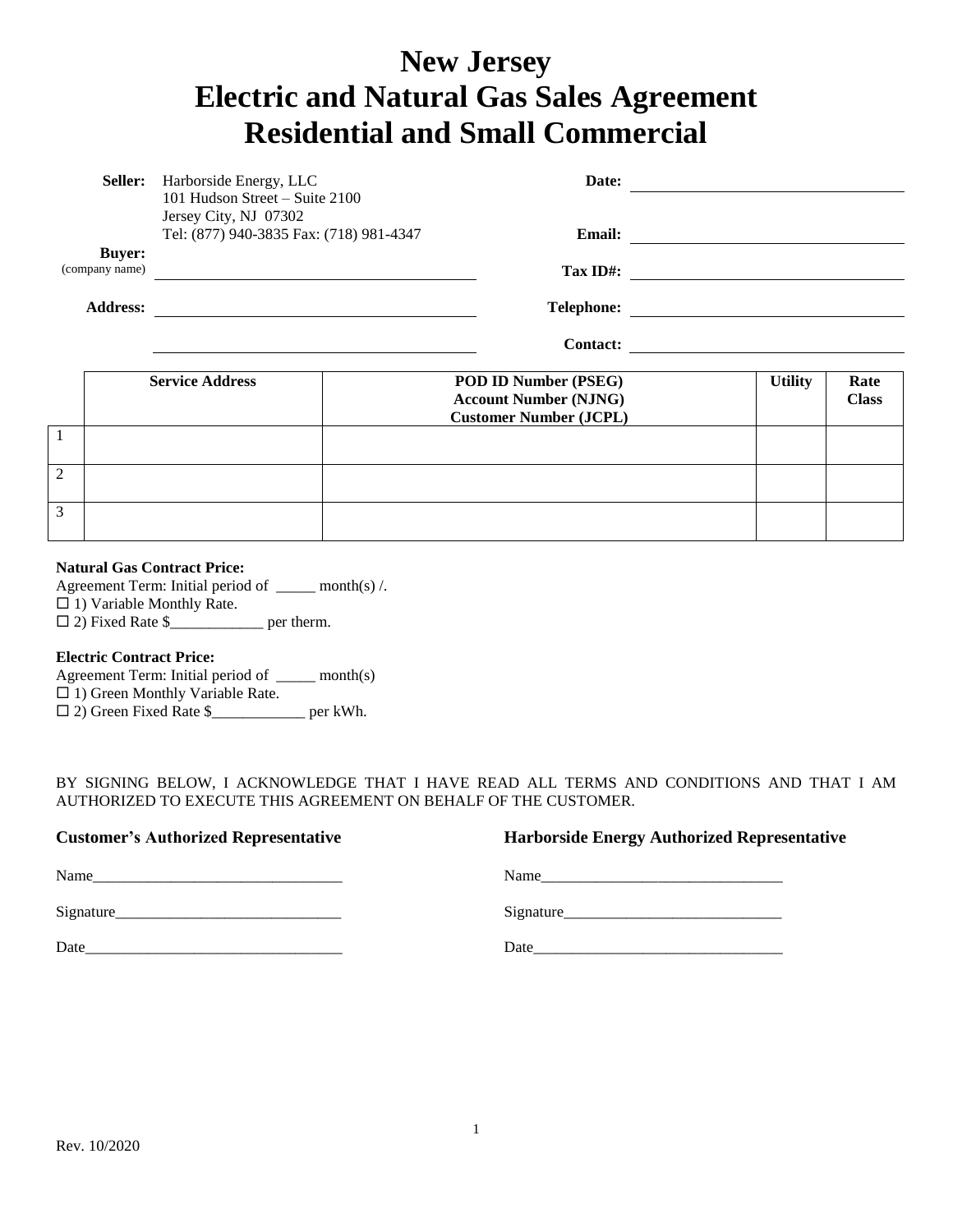## **General Terms and Conditions**

**1. AGREEMENT TO SELL AND PURCHASE ENERGY:** This is an Agreement between Harborside Energy, LLC ("Harborside Energy Group" or "Seller"), an energy supplier licensed by the New Jersey Board of Public Utilities; our license numbers are: GSL-0125 and ESL-0133 and the undersigned customer ("Buyer" or "Customer" or "you") under which Customer shall initiate electricity and/or natural gas supply service and begin enrollment with Harborside Energy (the "Contract" and/or "Agreement"), which includes the Third Party Contract Summary and these Terms and Conditions. You agree to purchase electric and/or natural gas service from Harborside Energy for the Account Number(s) and Service Address(es) identified by you during the Telephone Enrollment Third Party Verification, the execution of the Sales Agreement, and/or the Web Enrollment (which serves as an electronic signature all of which will be followed by written confirmation by U.S. Mail or electronic mail). Subject to the Third Party Contract Summary and these Terms and Conditions of this Agreement, Harborside Energy agrees to sell and facilitate delivery, and Customer agrees to purchase and accept the electric and/or natural gas supply, as estimated by Harborside Energy, necessary to meet Customer's requirements based upon consumption data obtained by Harborside Energy or the delivery schedule of the Local Distribution Company (the "LDC" or "utility"). The LDC will continue to deliver the electric and/or natural gas supplied by Harborside Energy. For residential customers, there is no charge for starting or stopping electric generation service and/or natural gas supply service, if done within the terms of this Agreement. Harborside Energy reserves the right to assess early termination fees for Customer's failure to adhere to this Agreement as outlined in Section 7 below.

**2. PRICE:** The price for all energy sold under this Agreement shall include and be subject to all applicable taxes and fees and is inclusive of New Jersey Sales Use and Tax. Harborside Energy will invoice Customer monthly for energy delivered under this Agreement, as measured by the LDC, and Customer will see cost reflected in the consolidated bill it receives from its utility.

#### **Electric**

**Price – Green Variable Rate:** For green variable monthly rate service, the price shall reflect each month reflect the cost of electricity obtained from all sources (including energy, capacity, settlement, ancillaries), REC's, related transmission and distribution charges and other market-related factors, including such factors as electricity market pricing, and other market price related factors, as determined by Harborside Energy's discretion, plus all applicable taxes, fees, charges or other assessments and Harborside Energy's costs, expenses and margins. Harborside Energy will purchase certified renewable energy certificates, which may include Green-e certificates, on your behalf to cover 100% of your electricity usage. This Agreement does not include utility charges. There is no limit on how much the price may change from one billing cycle to the next. Variable rate will vary month to month. Customer may cancel with no early termination fee.

**Price – Green Fixed Rate:** For fixed rate service, the price will remain the same for the duration of the Initial Term of the Agreement, and will be inclusive of sales and use tax, subject to the terms and conditions of this Agreement. The fixed rate shall reflect the cost of electricity obtained from all sources (including energy, capacity, settlement, ancillaries), RECs, related transmission and distribution charges and other market-related factors, including such factors as electricity market pricing, and other market price related factors, as determined by Harborside Energy's discretion, plus all applicable taxes, fees, charges or other assessments and Harborside Energy's costs, expenses and margins. This Agreement does not include utility charges.

**Environmental Characteristics & Renewable Energy Information.** If you select an electric renewable energy product, one hundred percent (100%) of your electricity usage will be matched with renewable energy credits (RECs) (which may be in the form of Green-E certificates) generated from qualifying renewable or alternative energy sources in the United States that include at least one of the following types of renewable generation: wind, solar, biomass, biogas, hydroelectric, off-shore wind, tidal (ocean), fuel cells, liquid biofuel, and any other generation source that qualifies as renewable in New Jersey. The applicable generation resource mix and environmental characteristics of the electric supply sold by Harborside Energy is available at [www.harborsideenergynj.com.](http://www.harborsideenergynj.com/)

#### **Natural Gas**

**Price – Variable Rate:** For variable monthly rate service, price shall reflect each month the wholesale cost of natural gas (including commodity, capacity, storage and balancing), transportation to the Delivery Point, and other market-related factors, plus all applicable taxes, fees, charges or other assessments and Harborside Energy's costs, expenses and margins. This Agreement does not include utility charges. There is no limit on how much the price may change from one billing cycle to the next.

**Price – Fixed Rate:** For fixed rate service, the price shall reflect each month reflect the cost of natural gas obtained from all sources (including commodity, capacity, storage and balancing), transportation to the Delivery Point, and other market-related factors, plus all applicable taxes, fees, charges or other assessments and Harborside Energy's costs, expenses and margins. This Agreement does not include utility charges.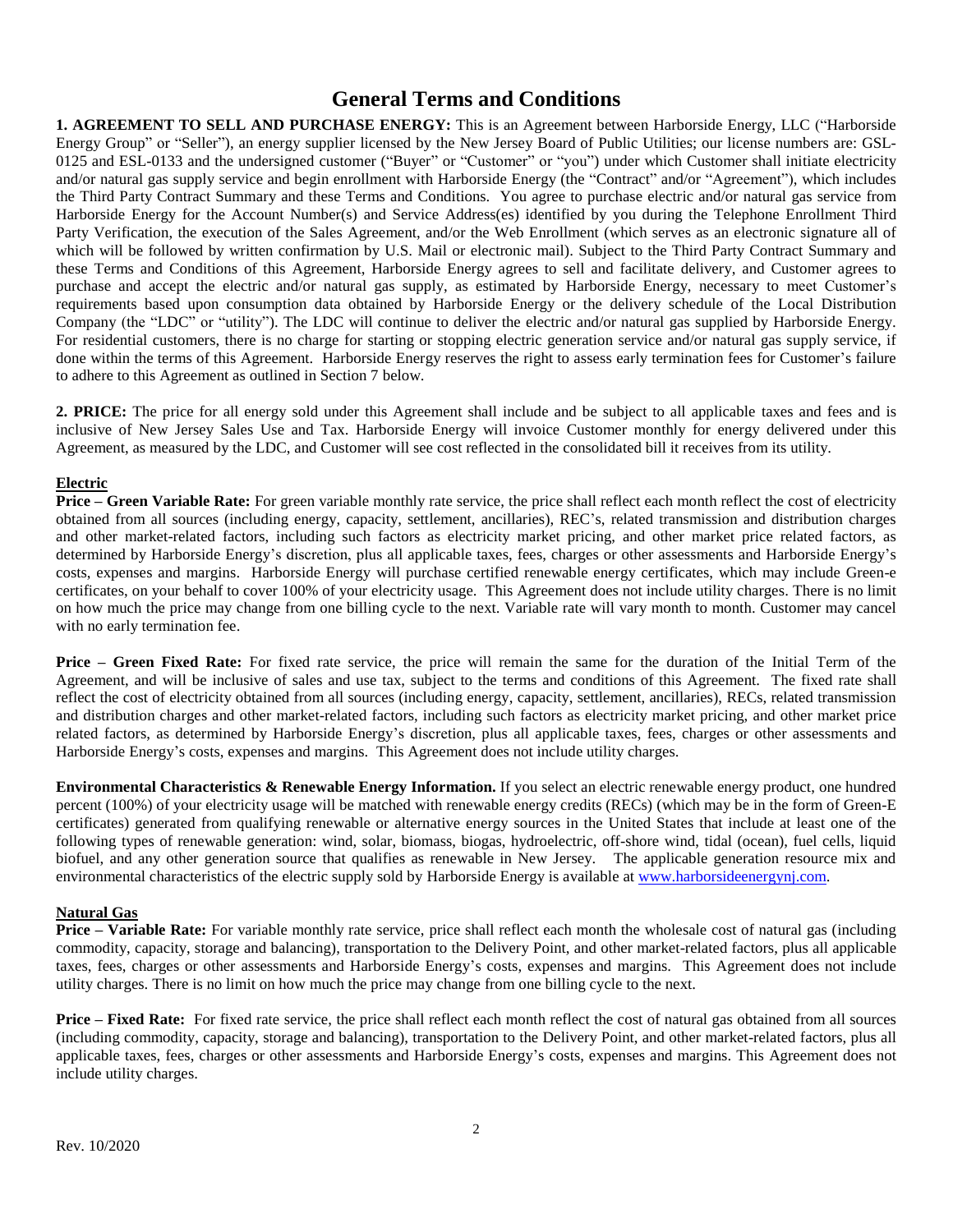**3. TERM:** This Agreement shall commence as of the date Customer's notice regarding the change of Customer's provider to Harborside Energy is deemed effective by the LDC, and shall continue for the term set forth in the Third Party Contract Summary (the "Initial Term"). See also Section 6 below.

**4. CONTRACT AMENDMENT**: In the event that there is a change (including changes in interpretation) in law, regulation, rule, ordinance, order, directive, filed tariff, decision, writ, judgment, or decree by a governmental authority, or in the event any of the foregoing which is existing as of the date of this Agreement is implemented or differently administered, including, without limitation, changes in tariffs, protocols market rules, load profiles, and such change results in Harborside Energy incurring additional costs and expenses in providing the services contemplated herein, these additional costs and expenses may, at our option, be assessed in your monthly bills for service as additional pass-through charges, to the extent permitted by applicable rules.

**5. RESCISSION AND TERMINATION BY CUSTOMER:** Residential Customers will receive a confirmation notice of its choice of supplier and residential Customer will have seven (7) calendar days from the date of the confirmation notice to contact its LDC to rescind this Agreement. This Agreement shall not be legally binding upon the residential Customer until the seven (7) day confirmation period has expired, and the residential Customer has not, directly or indirectly, rescinded his or her Agreement. After the expiration of the rescission period, there is no early termination fee for cancelling variable price service. For residential Fixed Price Agreements, if you cancel your agreement prior to the end of its term, you will be charged a fee of \$10 multiplied by the number of months remaining in the term of agreement. For commercial Fixed Price Agreements, if you cancel your Agreement prior to the end of its term, you will be charged an early termination fee equivalent to the multiplication of the (i) difference between the fixed price set forth in this Agreement and the calculation by Harborside Energy of the fixed price at the date of termination; and (ii) the estimated volumes for the remainder of the Initial or Renewal Term, as applicable, using the actual volumes received by Customer for the prior 12 month period as the volumes used in determining damages.

**6. RENEWAL:** Fixed rate Customers will receive a renewal notice at least 30 days prior the expiration of your fixed term which will inform you of the date that your fixed term expires. You will be given renewal options. For residential customers, if we do not receive affirmative consent from you prior the expiration of your fixed term, you will continue to receive your existing fixed rate on a month-to-month basis ("Renewal Term"). Variable rate Customers, your initial term is 1 month and will continue thereafter on a month-to-month basis until it is cancelled.

**7. TERMINATION BY HARBORSIDE ENERGY:** During the Initial Term, Harborside Energy reserves the right to terminate this Agreement at the end of any term for any reason upon thirty (30) days written notice to Customer at the Service Address you provided. Customer will be provided a period of ten (10) calendar days prior to the expiration of the above thirty day notice, to remedy any situation, nonetheless, Harborside Energy reserves the right to terminate this Agreement, regardless of whether Customer remedies the condition that triggered the termination notice. In addition to any other remedies it may have, Harborside Energy may terminate this Agreement if Customer fails to pay each invoice in full within twenty (20) days of the invoice date, upon thirty (30) days written notice to Customer. Residential customers may terminate this Agreement within 48 hours of notice without penalty, as a result of relocation within or outside of the LDC's franchise area, disability that rends the Customer of record unable to pay for Harborside Energy's service and/or the Customer of record's death.

**8. EFFECT OF TERMINATION:** If Harborside Energy terminates this Agreement early, Customer will be returned to the LDC unless Customer selects a different third party supplier. The effective termination date will be on the next applicable meter read date.

**9. CANCELLATION:** You may cancel this agreement at any time by providing 30 days' written notice to Seller at the contact information contained in this Agreement. Customer acknowledges that in the event of a cancellation or termination of this Agreement, it may take up to two (2) billing cycles for Customer to return to the LDC for commodity supply service, and Customer is liable for all Harborside Energy charges until Customer's switch to the LDC or another supplier is effective. A final bill will be rendered within 45 days after the final scheduled meter reading by the LDC or if access is unavailable, an estimate of usage will be used for the final bill, which will be trued-up when the final meter reading is provided.

**10. BILLING:** Customer may receive a single bill for both commodity and delivery costs from either Harborside Energy or the LDC, or each of the LDC and Harborside Energy may invoice Customer separately. If Harborside Energy bills Customer directly, payment is due within 21 days. If Customer's LDC invoices Customer, payment is due by due date outlined on Customer's invoice. Late payments to Harborside Energy will incur a monthly interest rate of 1.5%. A \$35 fee will be charged for all returned payments. Harborside Energy does not offer budget billing services.

#### **11. AGENCY**:

For natural gas customers, Harborside Energy will establish a natural gas transportation program for Customer with its LDC in accordance with the LDC's procedures. This may require Customer to enter into a transportation agreement under LDC's transportation service agreement. If requested, Harborside Energy will arrange for transportation of natural gas on Customer's behalf from the transfer point(s) to the respective LDC's City Gate. Customer authorizes Harborside Energy to act as Customer's designated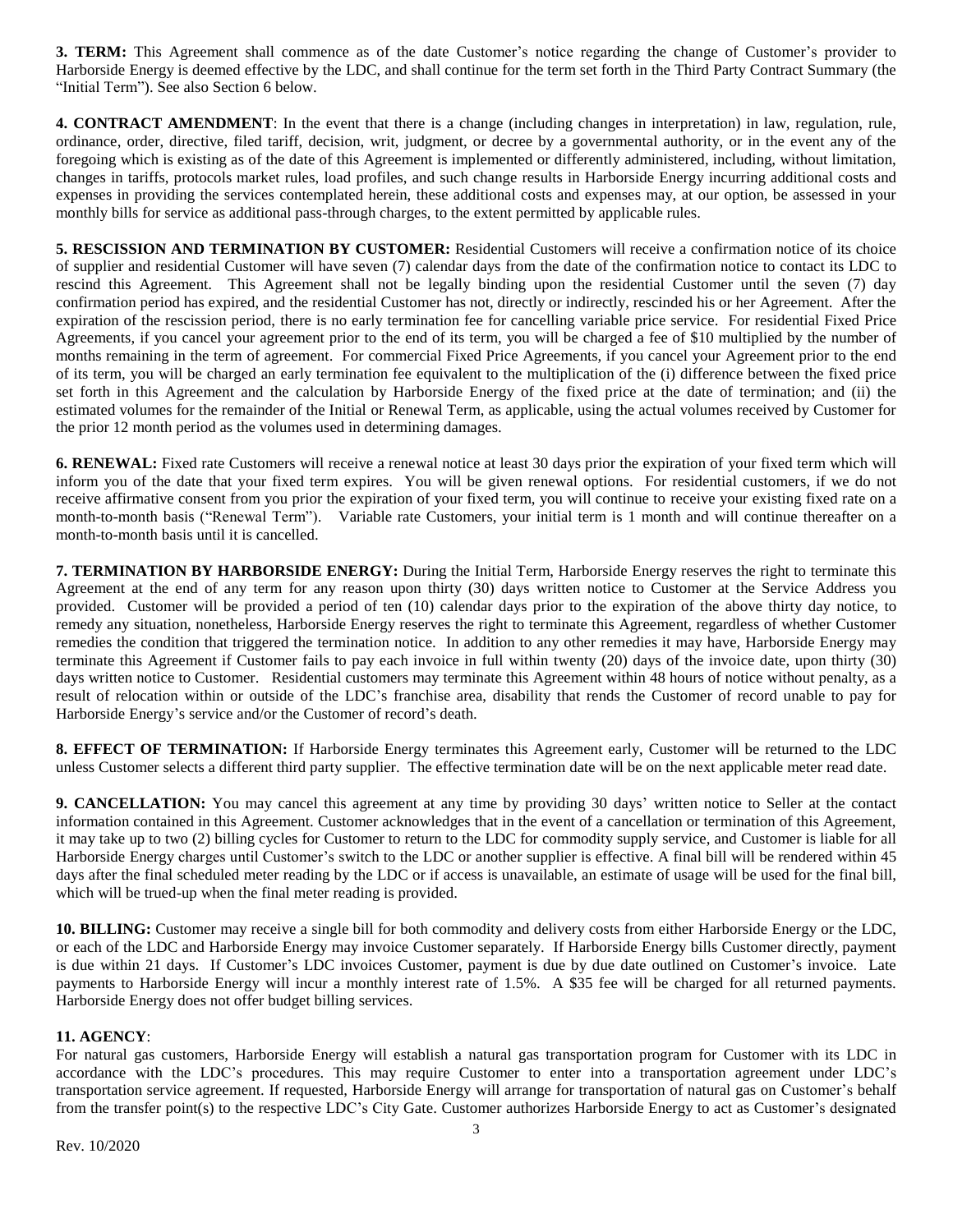agent for the arrangement for delivery and transportation of natural gas from transfer point(s) to the respective LDC's City Gate. Harborside Energy will act on Customer's behalf to provide coordination functions hereunder, including, but not limited to nominating, scheduling and balancing. Harborside Energy will supply Customer's full requirements for natural gas at all facilities listed in this Agreement on a firm basis, and will be responsible for any penalties imposed by the LDC for failure to deliver. Customer agrees to purchase all its natural gas requirements from Harborside Energy on a firm basis.

For electric customers, Customer hereby designates Harborside Energy as agent to; (a) arrange and administer contracts and service agreements between Customer and Harborside Energy and those entities including the PJM Regional Transmission Operator ("PJM") engaged in the generation, transmission and delivery of Customer electricity supplies; and (b) nominate and schedule with the appropriate entities including the LDC for the delivery of electricity to the Delivery Point and the Customer's end-use premises. Harborside Energy as agent for the Customer will schedule the delivery of adequate supplies of electricity that meet the Customer's requirements as established by the LDC and in response to information provided by the LDC. The Delivery Points for the electricity will be a point at the PJM Harborside Energy load bus (located outside of the municipality where Customer resides). These services are provided on an arm's length basis and market-based compensation is included in the price noted above.

**12. DELIVERY POINT, TITLE AND TAXES:** Seller will cause the energy to be delivered to the applicable utility or ISO at any point of interconnection between the applicable third party transmission systems and those of the LDC or ISO (the "Delivery Point"), at Seller's sole cost and expense. Customer and Harborside Energy agree that title to, control of, and risk of loss to the electricity and/or natural gas supplied by Harborside Energy under this Agreement will transfer from Harborside Energy to Customer at the Delivery Point(s).

**13. WARRANTY:** This Agreement, including any enrollment form and applicable attachments, as written makes up the entire Agreement between Customer and Harborside Energy. Harborside Energy makes no representations or warranties other than those expressly set forth in this Agreement, and Harborside Energy expressly disclaims all other warranties, express or implied, including merchantability and fitness for a particular use.

**14. FORCE MAJEURE:** In the event that either party is rendered unable, wholly or in part, to perform that party's obligations under this Agreement due to events not reasonably anticipated or within either party's control, such as, but not limited to, acts of God, curtailment by Customer's LDC or Harborside Energy's transportation capacity, or Customer's LDC appropriation of electric and/or natural gas, etc., the Parties agree that such non-performance shall be excused for the duration of the event which caused it. Should the parties have cause to claim force majeure, the claiming party will notify the other party, in writing, of the cause(s) of such event, the anticipated duration of non-performance and the remedies being taken to eliminate the cause. Financial obligations relating to payment for or delivery of electric and/or natural gas under this Agreement cannot be cause for claiming force majeure and obligations cannot be excused as a result of a force majeure event.

**15. LIABILITY:** The sole remedy in any claim or suit by Customer against Harborside Energy will be direct, actual damages limited to the amount of Customer's single largest monthly invoice amount in the immediately preceding 12 months. Customer waives all other remedies at law or in equity. IN NO EVENT WILL EITHER HARBORSIDE ENERGY OR CUSTOMER BE LIABLE FOR CONSEQUENTIAL, INCIDENTAL, INDIRECT, SPECIAL OR PUNITIVE DAMAGES. THESE LIMITATIONS APPLY WITHOUT REGARD TO THE CAUSE OF ANY LIABILITY OR DAMAGES. THERE ARE NO THIRD-PARTY BENEFICIARIES TO THIS AGREEMENT.

**16. MEASUREMENT:** Both parties agree hereto to accept for purposes of accounting for quantity, quality and measurement as those reported by the LDC.

**17. DISPUTE RESOLUTION:** In the event of a billing dispute or a disagreement involving Harborside Energy's service hereunder, the parties will use their best efforts to resolve the dispute. Customer should contact Harborside Energy by telephone or in writing as provided above. If after communication with Harborside Energy, Customer is not satisfied, Customer may contact the New Jersey Board of Public Utilities at 1-800-624-0241 to request an alternate dispute resolution procedure or to file a formal complaint.

18. ASSIGNMENT: Customer may not assign its interests in and obligations under this Agreement without the express written consent of Harborside Energy. Harborside Energy may sell, transfer, pledge, or assign the accounts, revenues, or proceeds hereof, in connection with any financial agreement and may assign this Agreement to another third party supplier or other entity as authorized by the New Jersey Board of Public Utilities.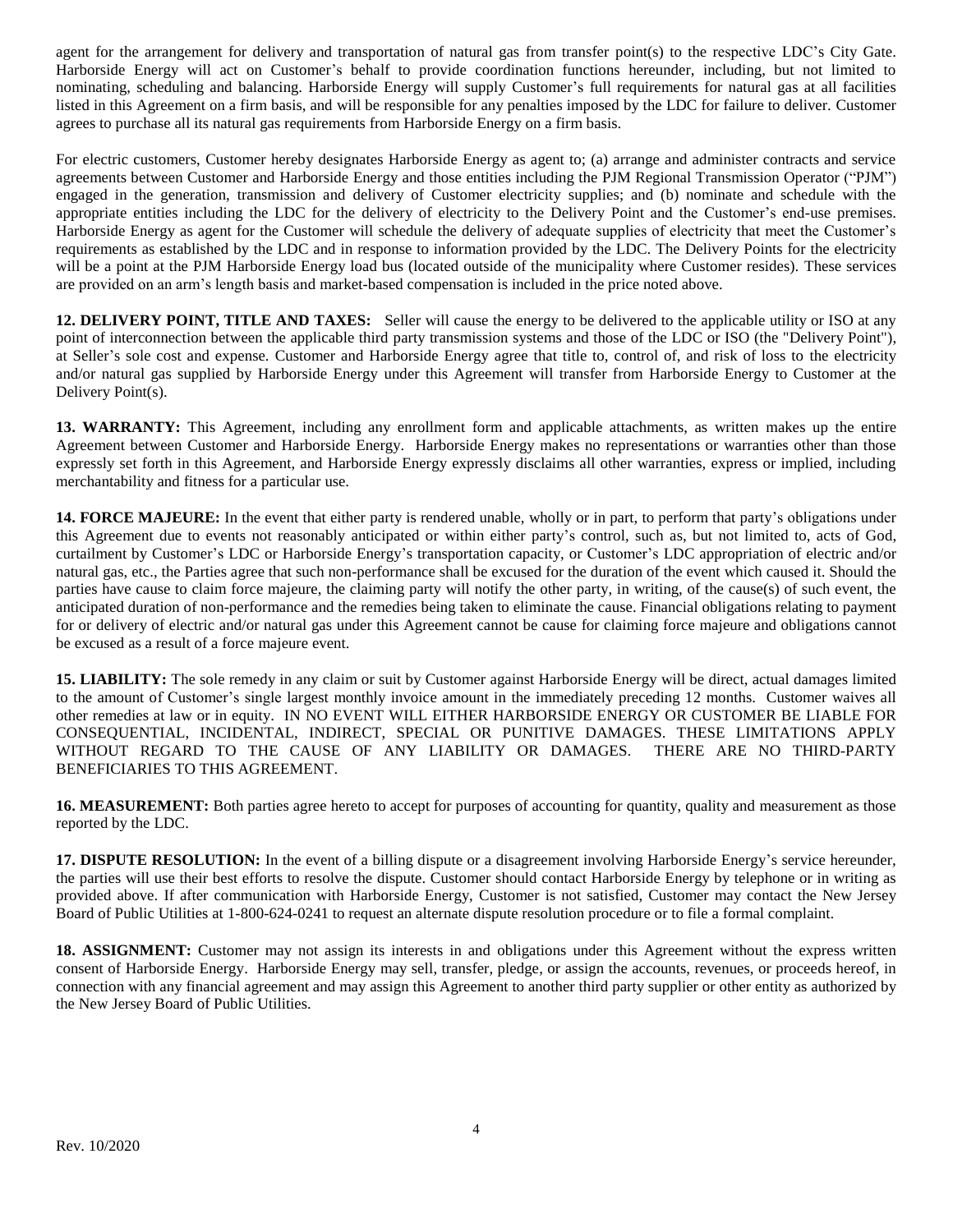**19. TELEPHONIC COMMUNICATION:** By accepting this Agreement, you consent to receive calls and/or texts for any purpose, including with marketing offers and other information, from Harborside Energy, its affiliates and/or assigns, at the telephone number(s) you provide to Harborside Energy, its affiliates and/or assigns, possibly through use of automated technology or prerecorded voice. You agree that this consent survives the termination of your contract and that your consent to receive marketing communications is not a condition of purchase and may be revoked at any time.

**20. INFORMATION RELEASE AUTHORIZATION:** Customer authorizes Harborside Energy to obtain and review information regarding the Customer's credit history from credit reporting agencies, and the following information from the LDC: consumption history, billing determinant, credit information, public assistance status, existence of medical emergencies, status as to whether Buyer has a medical emergency, is human needs, elderly, blind or disabled and data applicable to cold weather periods, tax status and eligibility for economic development or other incentives. This information may be used by Harborside Energy to determine whether it will commence and/or continue to provide energy supply service to Customer and will not be disclosed to a third-party unless required by law. Customer's execution of this Agreement shall constitute authorization for the release of this information to Harborside Energy. This authorization will remain in effect during the Term of this Agreement or any renewal thereof. Customer may rescind this authorization at any time by providing written notice thereof to Harborside Energy or calling Harborside Energy at 1-877-940- 3835. Harborside Energy reserves the right to cancel this Agreement in the event Customer rescinds the authorization.

**21. CONTACT INFORMATION:** Customer may contact Harborside Energy Service Contact Center 1-877-940-3835 or write to Harborside Energy at: 101 Hudson Street – Suite 2100, Jersey City, NJ 07302; or by email at customerservice@harborsideenergy.com*.* You may also contact the New Jersey Board's Division of Consumer Relations at: 1-800- 624-0241.

**22. EMERGENCY SERVICE:** In the event of a gas leak, electric power outage or other emergency, please use the following tollfree numbers to directly contact your utility:

| Jersey Central Power & Light  | 1-888-544-4877          | New Jersey Natural Gas    | 1-800-427-5325 |
|-------------------------------|-------------------------|---------------------------|----------------|
| Public Service Electric & Gas | $1-800-880-7734$ (gas); | 1-800-436-7734 (electric) |                |

**23. CHOICE OF LAWS:** Venue for any lawsuit brought to enforce any term or condition of this Agreement or to construe the terms hereof shall lie exclusively in the State of New Jersey. This Agreement shall be construed under and shall be governed by the laws of the State of New Jersey without regard to the application of its conflicts of law principles.

**24. BINDING ARBITRATION; CLASS ACTION WAIVER.** In the unlikely event that you have a dispute related to the supply of energy that is not resolved to your satisfaction, or that we have a dispute with you and are unable to resolve it informally, we each agree to resolve such a dispute through binding arbitration before the American Arbitration Association ("AAA") under the Federal Arbitration Act ("FAA") or small claims court, instead of before any other court. We each agree to arbitrate solely on an individual basis, and understand and agree that this Agreement does not permit class arbitration or any claims brought as a plaintiff or class member in any class or representative arbitration proceeding. The arbitrator may not consolidate more than one person's claims, and may not otherwise preside over any form of a representative or class proceeding. YOU AGREE THAT, BY ENTERING INTO THIS AGREEMENT, YOU AND HARBORSIDE ENERGY ARE EACH WAIVING THE RIGHT TO A TRIAL BY JURY OR TO PARTICIPATE IN A CLASS ACTION OR TO SUE IN A COURT (OTHER THAN AN INDIVIDUAL ACTION IN SMALL CLAIMS COURT AS DESCRIBED HEREIN).

**25. PARTIES BOUND:** This Agreement is binding upon the parties hereto and their respective successors and legal assigns.

**26. SEVERANCE:** If any provision of this Agreement is held by a court or regulatory agency of competent jurisdiction to be invalid, void or unenforceable, the remaining provisions shall continue in full force without being invalidated in any way.

**27. NO WARRANTIES:** Unless otherwise expressly set forth in this Agreement, Harborside Energy provides and Customer receives no warranties, express or implied, statutory, or otherwise and Harborside Energy specifically disclaims any warranty of merchantability or fitness for a particular purpose.

**28. DELAY OR FAILURE TO EXERCISE RIGHTS:** No partial performance, delay or failure on the part of Harborside Energy in exercising any rights under this Agreement and no partial or single exercise thereof shall constitute a waiver of such rights or of any other rights hereunder.

**29. ENTIRE AGREEMENT:** This Agreement sets forth the entire Agreement between the parties with respect to the terms and conditions of this transaction; any and all other agreements, understandings and representations by and between the parties with respect to the matters addressed herein and therein are superseded by this Agreement.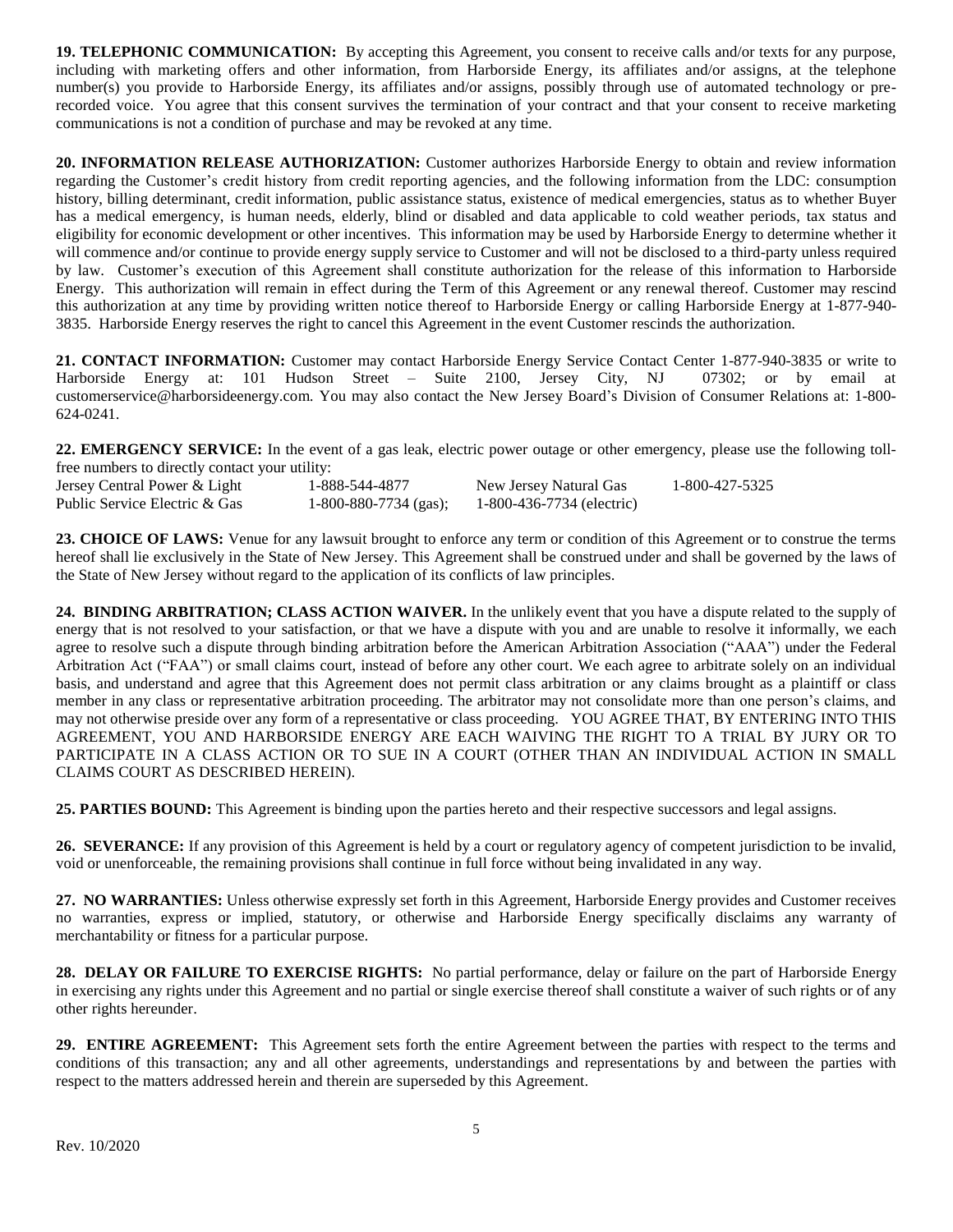**30. CONFIDENTIALITY:** Customer agrees that for so long as this Agreement remains in effect and for a period of two (2) years following termination of this Agreement, this Agreement and all pricing provided there under is commercially sensitive and shall not, unless required by law, be disclosed to any third party, or any Customer employee without a need to know, without the prior written consent of Harborside Energy.

**31. FORWARD CONTRACT:** Each Party acknowledges that: (a) this Agreement is a forward contract and a master netting agreement as defined in the United States Bankruptcy Code ("Code"); (b) this Agreement shall not be construed as creating an association, trust, partnership, or joint venture in any way between the Parties, nor as creating any relationship between the Parties other than that of independent contractors for the sale and purchase of Commodities; (c) Seller is not a "Utility" as defined in the Code; (d) Commodity supply will be provided by Seller under this Agreement, but delivery will be provided by the Utility; and (e) the Utility, and not Seller, is responsible for responding to service problems or emergencies should they occur.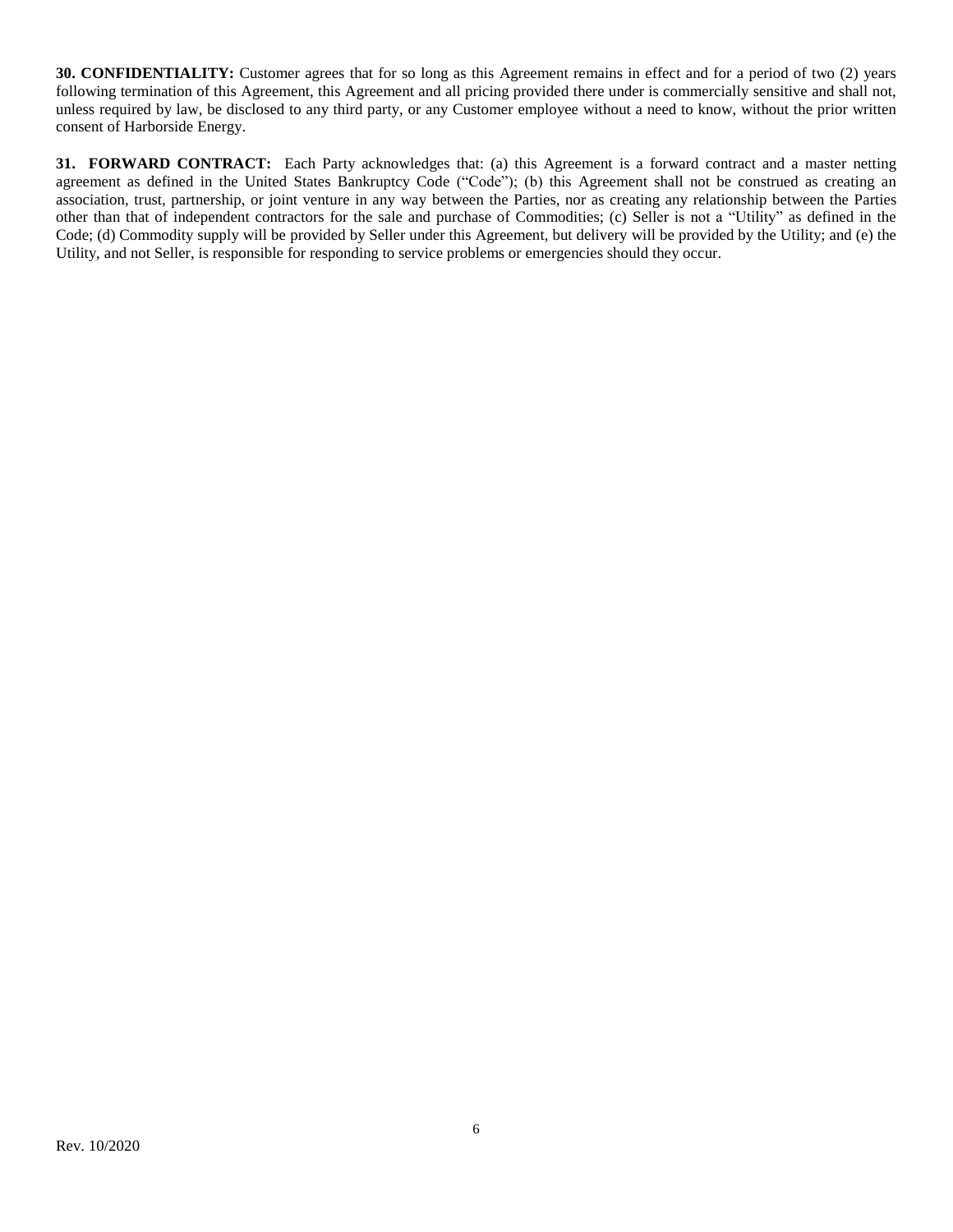|                                                                      | Third Party Supplier Contract Summary - Residential Electric Green Variable                                      |  |  |  |
|----------------------------------------------------------------------|------------------------------------------------------------------------------------------------------------------|--|--|--|
|                                                                      | Third Party Supplier Information:<br>Harborside Energy, LLC                                                      |  |  |  |
| By entering into this contract,                                      | 101 Hudson Street - Suite 2100                                                                                   |  |  |  |
| you are agreeing to purchase                                         | Jersey City, NJ 07302                                                                                            |  |  |  |
| your electricity supply from                                         | 1-877-940-3835                                                                                                   |  |  |  |
| this supplier:                                                       | customerservice@harborsideenergy.com                                                                             |  |  |  |
|                                                                      | www.harborsideenergynj.com                                                                                       |  |  |  |
|                                                                      | License # ESL-0133                                                                                               |  |  |  |
|                                                                      | Harborside Energy, LLC is responsible for your electric supply.                                                  |  |  |  |
| Price Structure:                                                     | 100% Renewable Green Variable. The variable price you pay varies each                                            |  |  |  |
|                                                                      | month to reflect the cost of electricity obtained from all sources (including                                    |  |  |  |
|                                                                      | energy, capacity, settlement, ancillaries), National RECs, related transmission                                  |  |  |  |
|                                                                      | and distribution charges and other market-related factors, including the New                                     |  |  |  |
|                                                                      | Jersey sales and use tax, plus any other applicable taxes, fees, charges or other                                |  |  |  |
|                                                                      | assessments and Company's costs, expenses and margins. Harborside Energy                                         |  |  |  |
|                                                                      | will purchase and retire on your behalf National RECs to meet 100% of your                                       |  |  |  |
|                                                                      | energy use. There are no applicable ranges/ceilings. The price change is not                                     |  |  |  |
|                                                                      | tied to published index or the utility Price to Compare. Weather fluctuations                                    |  |  |  |
|                                                                      | and other variables affecting market conditions may affect variable prices.                                      |  |  |  |
|                                                                      | ] per kWh - variable price structure, the rate is effective for your 1 <sup>st</sup><br>Generation/Supply Price: |  |  |  |
|                                                                      | billing cycle<br>There are no guaranteed savings associated with this product.                                   |  |  |  |
| <b>Statement Regarding Savings:</b><br>Amount of time required to    | It may take up to two (2) billing cycles to process a switch from Harborside to                                  |  |  |  |
|                                                                      | default service or another TPS.                                                                                  |  |  |  |
| change from Harborside back to<br>default service or to another TPS: |                                                                                                                  |  |  |  |
| Incentives:                                                          | N/A                                                                                                              |  |  |  |
| <b>Right to Cancel/Rescind:</b>                                      | Residential customers will have seven (7) calendar days from the date of the                                     |  |  |  |
|                                                                      | LDC's confirmation notice to contact your LDC using the contact information                                      |  |  |  |
|                                                                      | below to cancel this contract.                                                                                   |  |  |  |
| <b>Contract Start Date:</b>                                          | Your service is scheduled to begin at the start of your next meter read cycle                                    |  |  |  |
|                                                                      | after the LDC processes your request to switch, which could take up to two                                       |  |  |  |
|                                                                      | (2) billing cycles.                                                                                              |  |  |  |
| <b>Contract Term/Length:</b>                                         | Your initial contract term is 1 month ("Initial Term") and will continue                                         |  |  |  |
|                                                                      | thereafter on a month-to-month basis until it is cancelled.                                                      |  |  |  |
| Cancellation/Early Termination                                       | There is no ETF associated with your variable rate plan. You may cancel this                                     |  |  |  |
| Fees:                                                                | Agreement at any time by providing 30 days' written notice to Harborside at                                      |  |  |  |
|                                                                      | the contact information above.                                                                                   |  |  |  |
| <b>Renewal Terms:</b>                                                | Upon completion of your Initial Term, your Agreement will continue on a                                          |  |  |  |
|                                                                      | month-to-month basis ("Renewal Term").                                                                           |  |  |  |
| <b>Distribution Company</b>                                          | Your LDC will continue to deliver the electric and you will continue to pay                                      |  |  |  |
| Information:                                                         | the LDC for this service. In case of an emergency or outage, or if you have                                      |  |  |  |
|                                                                      | questions about the delivery portion of your bill, contact                                                       |  |  |  |
|                                                                      | <b>Jersey Central Power &amp; Light</b>                                                                          |  |  |  |
|                                                                      | Emergency contact: (888)544-4877 Customer service: (800) 662-3115                                                |  |  |  |
|                                                                      | http://www.firstenergycorp.com                                                                                   |  |  |  |
|                                                                      | <b>PSE&amp;G</b>                                                                                                 |  |  |  |
|                                                                      | Emergency contact: (800)436-7734 Customer service:<br>$(800)436 - 7734$                                          |  |  |  |
|                                                                      | http://www.pseg.com                                                                                              |  |  |  |

Para la versión en español de este documento, visite [www.harborsideenergyn](http://www.harborsideenergynj.com/)j.com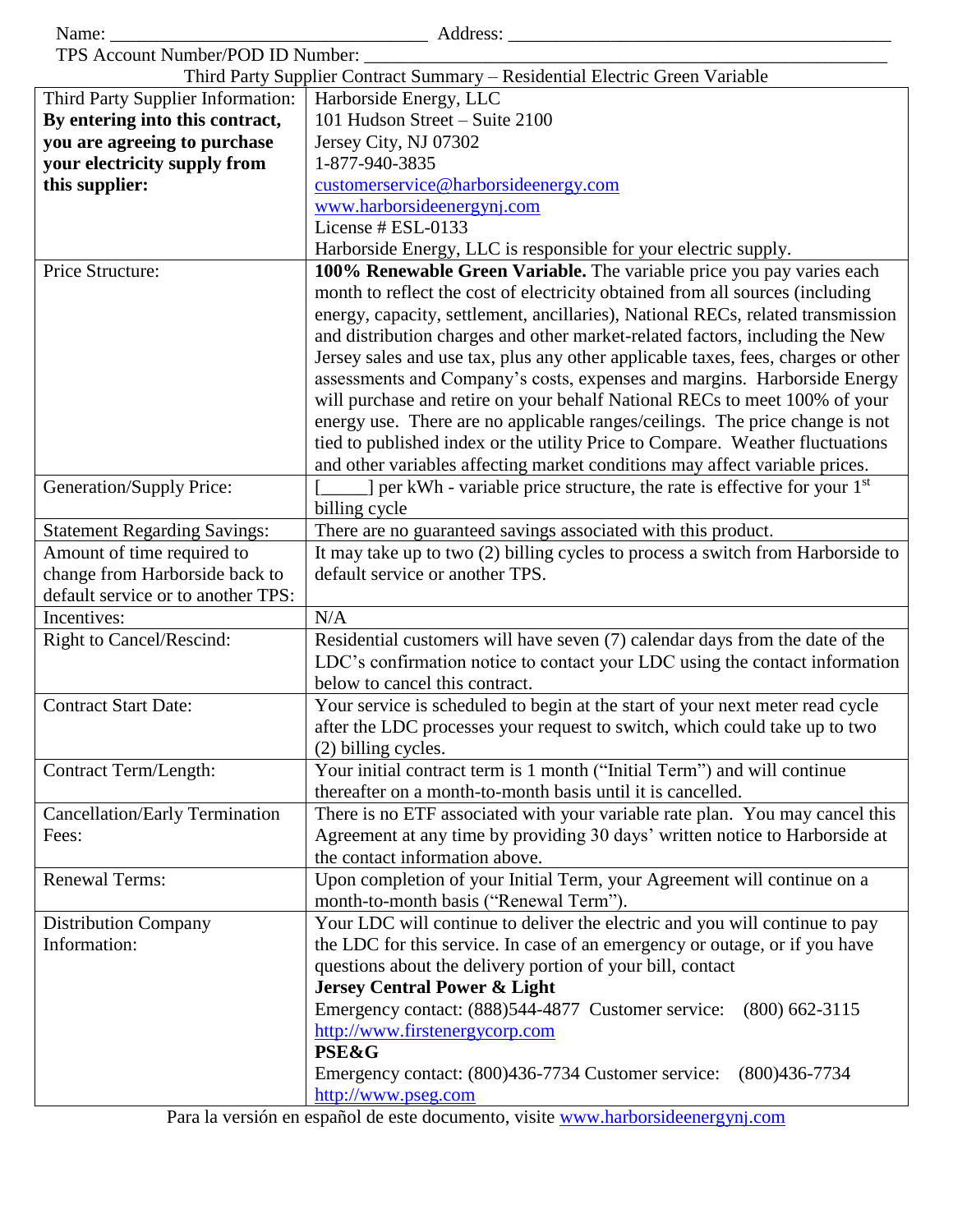| Name |   |
|------|---|
|      | ċ |

Name: \_\_\_\_\_\_\_\_\_\_\_\_\_\_\_\_\_\_\_\_\_\_\_\_\_\_\_\_\_\_\_\_\_\_ Address: \_\_\_\_\_\_\_\_\_\_\_\_\_\_\_\_\_\_\_\_\_\_\_\_\_\_\_\_\_\_\_\_\_\_\_\_\_\_\_\_\_

TPS Account Number/POD ID Number: \_\_\_\_\_\_\_\_\_\_\_\_\_\_\_\_\_\_\_\_\_\_\_\_\_\_\_\_\_\_\_\_\_\_\_\_\_\_\_\_\_\_\_\_\_\_\_\_\_\_\_\_\_\_\_\_

Third Party Supplier Contract Summary – Residential Gas Variable

|                                                                                  | Third Party Supplier Contract Summary – Residential Gas Variable                    |  |  |
|----------------------------------------------------------------------------------|-------------------------------------------------------------------------------------|--|--|
| Third Party Supplier Information:                                                | Harborside Energy, LLC                                                              |  |  |
| By entering into this contract,                                                  | 101 Hudson Street - Suite 2100                                                      |  |  |
| you are agreeing to purchase                                                     | Jersey City, NJ 07302                                                               |  |  |
| your gas supply from this                                                        | 1-877-940-3835                                                                      |  |  |
| supplier:                                                                        | customerservice@harborsideenergy.com                                                |  |  |
|                                                                                  | www.harborsideenergynj.com                                                          |  |  |
|                                                                                  | License # GSL-0125                                                                  |  |  |
|                                                                                  | Harborside Energy, LLC is responsible for your gas supply.                          |  |  |
| Price Structure:                                                                 | Variable. The variable price you pay varies each month to reflect the cost of       |  |  |
|                                                                                  | natural gas obtained from all sources (including energy, capacity, settlement,      |  |  |
|                                                                                  | ancillaries), related transmission and distribution charges and other market-       |  |  |
|                                                                                  | related factors, including the New Jersey sales and use tax, plus any other         |  |  |
|                                                                                  | applicable taxes, fees, charges or other assessments and Company's costs,           |  |  |
|                                                                                  | expenses and margins. There are no applicable ranges/ceilings. The price            |  |  |
|                                                                                  | change is not tied to published index or the utility Price to Compare. Weather      |  |  |
|                                                                                  | fluctuations may affect variable prices.                                            |  |  |
| Generation/Supply Price:                                                         | ] per therm - variable price structure, the rate is effective for your $1st$        |  |  |
|                                                                                  | billing cycle.                                                                      |  |  |
| <b>Statement Regarding Savings:</b>                                              | There are no guaranteed savings associated with this product.                       |  |  |
| Amount of time required to                                                       | It may take up to two (2) billing cycles to process a switch from Harborside to     |  |  |
| change from Harborside back to                                                   | default service or another TPS.                                                     |  |  |
|                                                                                  |                                                                                     |  |  |
| default service or to another TPS:                                               |                                                                                     |  |  |
| Incentives:                                                                      | N/A                                                                                 |  |  |
| Right to Cancel/Rescind:                                                         | Residential customers will have seven (7) calendar days from the date of the        |  |  |
|                                                                                  | LDC's confirmation notice to contact your LDC using the contact information         |  |  |
|                                                                                  | below to cancel this contract.                                                      |  |  |
| <b>Contract Start Date:</b>                                                      | Your service is scheduled to begin at the start of your next meter read cycle after |  |  |
| the LDC processes your request to switch, which could take up to two (2) billing |                                                                                     |  |  |
|                                                                                  | cycles.                                                                             |  |  |
| Contract Term/Length:                                                            | Your initial contract term is 1 month ("Initial Term") and will continue            |  |  |
|                                                                                  | thereafter on a month-to-month basis until it is cancelled.                         |  |  |
| <b>Cancellation/Early Termination</b>                                            | There is no ETF associated with your variable rate plan. You may cancel this        |  |  |
| Fees:                                                                            | Agreement at any time by providing 30 days' written notice to Harborside at the     |  |  |
|                                                                                  | contact information above.                                                          |  |  |
| <b>Renewal Terms:</b>                                                            | Upon completion of your Initial Term, your Agreement will continue on a             |  |  |
|                                                                                  | month-to-month basis. ("Renewal Term")                                              |  |  |
| <b>Distribution Company</b>                                                      | Your LDC will continue to deliver the natural gas and you will continue to pay      |  |  |
| Information:                                                                     | the LDC for this service. In case of an emergency or outage, or if you have         |  |  |
|                                                                                  | questions about the delivery portion of your bill, contact                          |  |  |
|                                                                                  | <b>New Jersey Natural Gas</b>                                                       |  |  |
|                                                                                  | Emergency contact: (800)427-5325 Customer service: (800)221-0051                    |  |  |
|                                                                                  | http://www.njng.com                                                                 |  |  |
|                                                                                  | <b>PSE&amp;G</b>                                                                    |  |  |
|                                                                                  | Emergency contact: (800)436-7734 Customer service: (800)436-7734                    |  |  |
|                                                                                  | http://www.pseg.com                                                                 |  |  |
|                                                                                  |                                                                                     |  |  |

Para la versión en español de este documento, visite [www.harborsideenergyn](http://www.harborsideenergynj.com/)j.com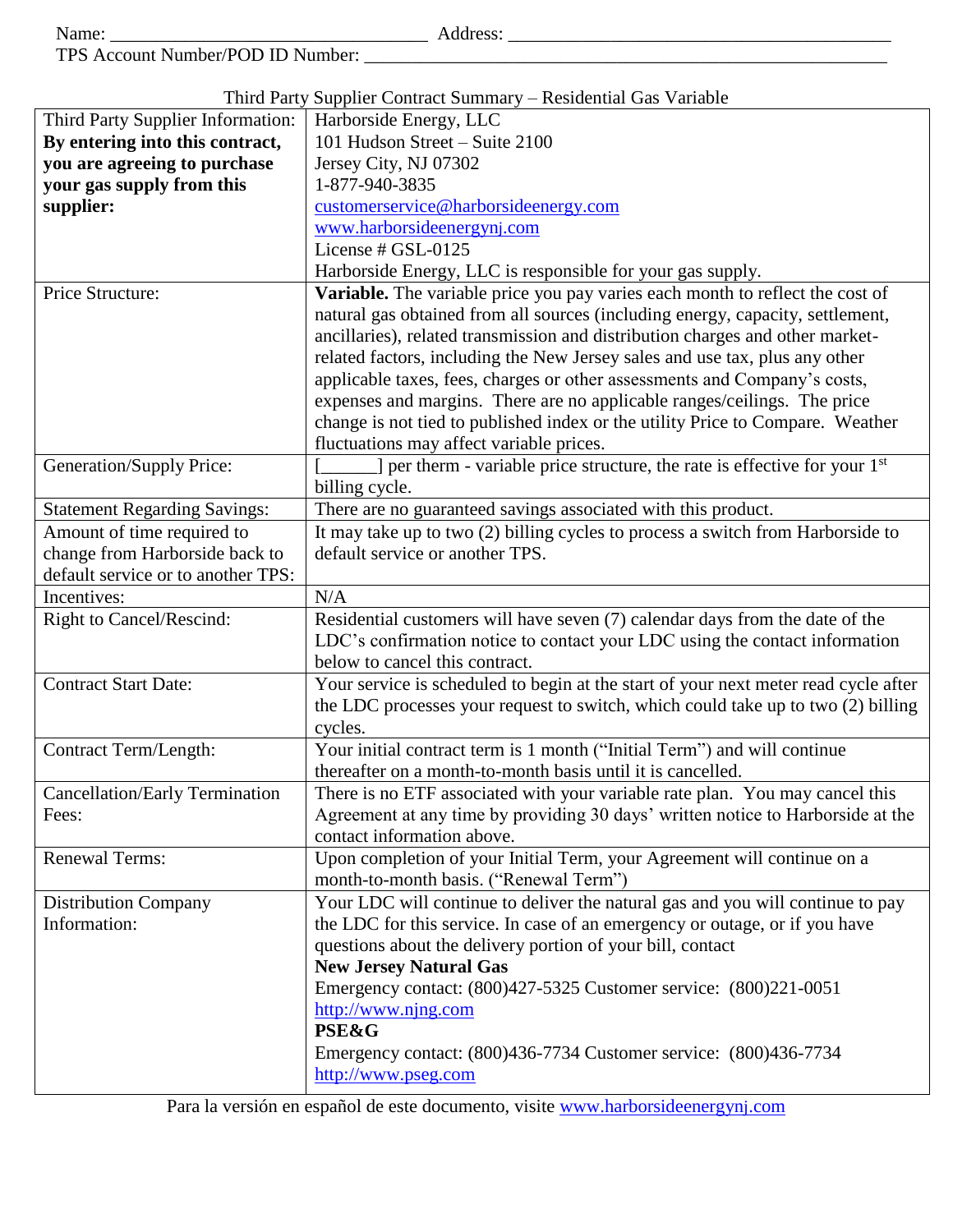## **RECEIPT**

YOU, THE CONSUMER, MAY CANCEL THE THIS TRANSACTION AT ANY TIME PRIOR TO MIDNIGHT OF THE THIRD BUSINESS DAY AFTER THE DATE OF THIS TRANSACTION. SEE THE BELOW NOTICE OF CANCELLATION FORM FOR AN EXPLANATION OF THIS RIGHT.

## **NOTICE OF CANCELLATION**

**DATE: \_\_\_\_\_\_\_\_\_\_\_\_\_\_\_\_\_\_\_\_\_\_\_\_\_\_\_\_\_\_\_\_\_**

[enter date of transaction]

You may cancel this transaction, without any penalty or obligation, within three business days from the above date.

If you cancel, any property traded in, any payments made by you under the contract or sale, and any negotiable instrument executed by you will be returned within ten business days following receipt by the seller of your cancellation notice, and any security interest arising out of the transaction will be cancelled.

If you cancel, you must make available to the seller at your residence, in substantially as good condition as when received, any goods delivered to you under this contract or sale, or you may, if you wish, comply with the instructions of the seller regarding the return shipment of the goods at the seller's expense and risk.

If you do make the goods available to the seller and the seller does not pick them up within 20 days of the date of your Notice of Cancellation, you may retain or dispose of the goods without any further obligation. If you fail to make the goods available to the seller, or if you agree to return the goods to the seller and fail to do so, then you remain liable for performance of all obligations under the contract.

To cancel this transaction, mail or deliver a signed and dated copy of this Cancellation Notice or any other written notice, or send a telegram, to Harborside Energy, LLC at 9 Sommers Lane, Staten Island, NY 10314 NOT LATER THAN MIDNIGHT OF the date first listed above.

I HEREBY CANCEL THIS TRANSACTION.

Buyer's Signature

Date: \_\_\_\_\_\_\_\_\_\_\_\_\_\_\_\_\_\_\_\_\_\_\_\_\_\_\_\_\_\_\_\_

\_\_\_\_\_\_\_\_\_\_\_\_\_\_\_\_\_\_\_\_\_\_\_\_\_\_\_\_\_\_\_\_\_\_\_\_\_